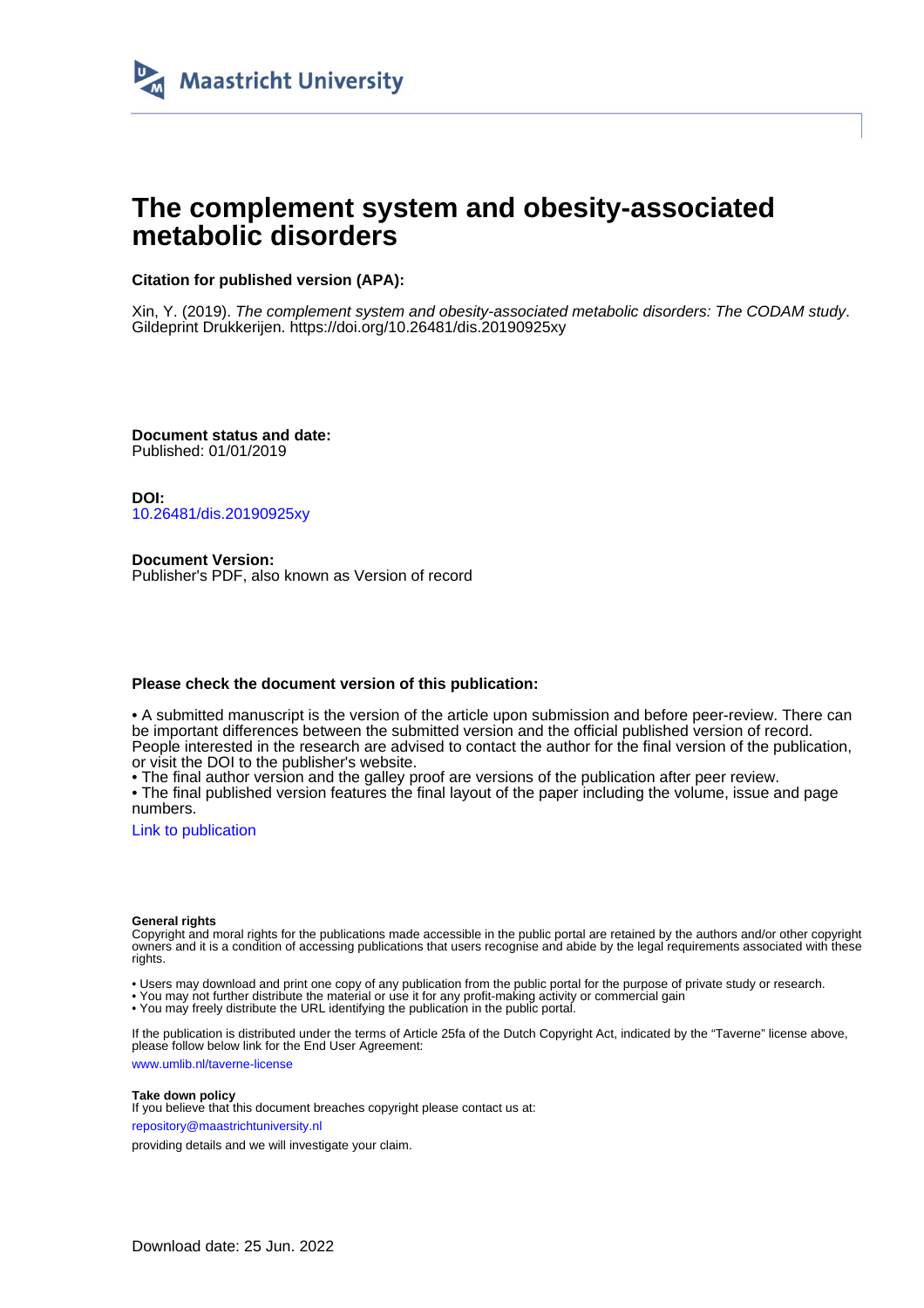**Valorisation addendum**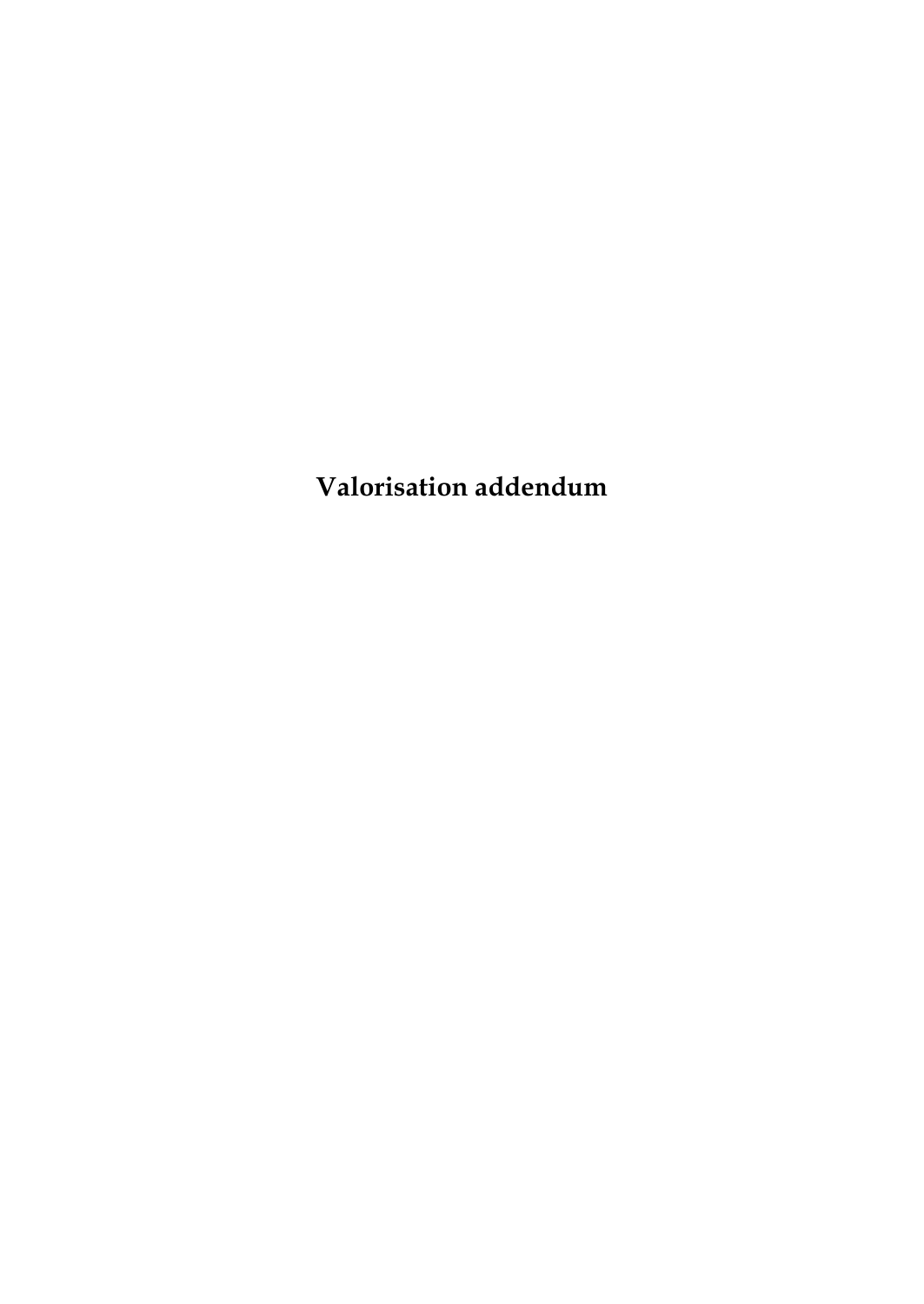The ultimate aim of scientific research is to transfer the research findings into practice, via which they can not only contribute to academic but also to society and economy. This process is called valorisation. In this chapter, the social and economic value of our findings and how they can be translated into practical use are discussed.

## **1 Social and economic relevance**

Obesity is a rising epidemic worldwide. According to a survey of 195 countries in 2017, the prevalence of obesity has continuously increased and has doubled in most of the countries in the past 3 decades (1). The higher prevalence of obesity can have a negative impact on society and the economy (2). First, obese individuals have a lower quality of life due to impaired psychological and physical health (3). For instance, individuals with obesity may experience emotional and psychological problems (e.g. lower self-esteem, anxiety, and depression) that result from perceived lower social acceptance. They may also experience physical problems, such as back pain and shortness of breath. Such psychological and physical impairments in obese individuals can lead to a lower employment rate, which may further reduce their quality of life. Second, obese individuals are at a higher risk for obesityrelated diseases, such as hypertension, T2DM, CVD, and cancer, which are related to higher morbidity and mortality. In 2015, global deaths among adults due to high BMI (BMI equal to or greater than 22.5 kg/m<sup>2</sup>, which is the midpoint of the optimal range of 20-25 kg/m<sup>2</sup>) were estimated to be 4 million, and about 60% of them occurred in obese individuals (1). In addition, the above-mentioned obesity-related issues can all contribute to increased economic burden on the individuals, their family, and the society due to higher costs of health care, as well as productivity losses (4). In 2014, the estimated worldwide economic impact of obesity is 2.0 trillion dollars, which equals 2.8 percent of global gross domestic product (5). Therefore, efforts on controlling the (global) prevalence and incidence, as well as the (health) consequences, of obesity is in urgent need. For this purpose, steps could be taken to explore the related intervention programs and to provide better predictions of obese individuals with higher risk to develop comorbid conditions. In addition, we must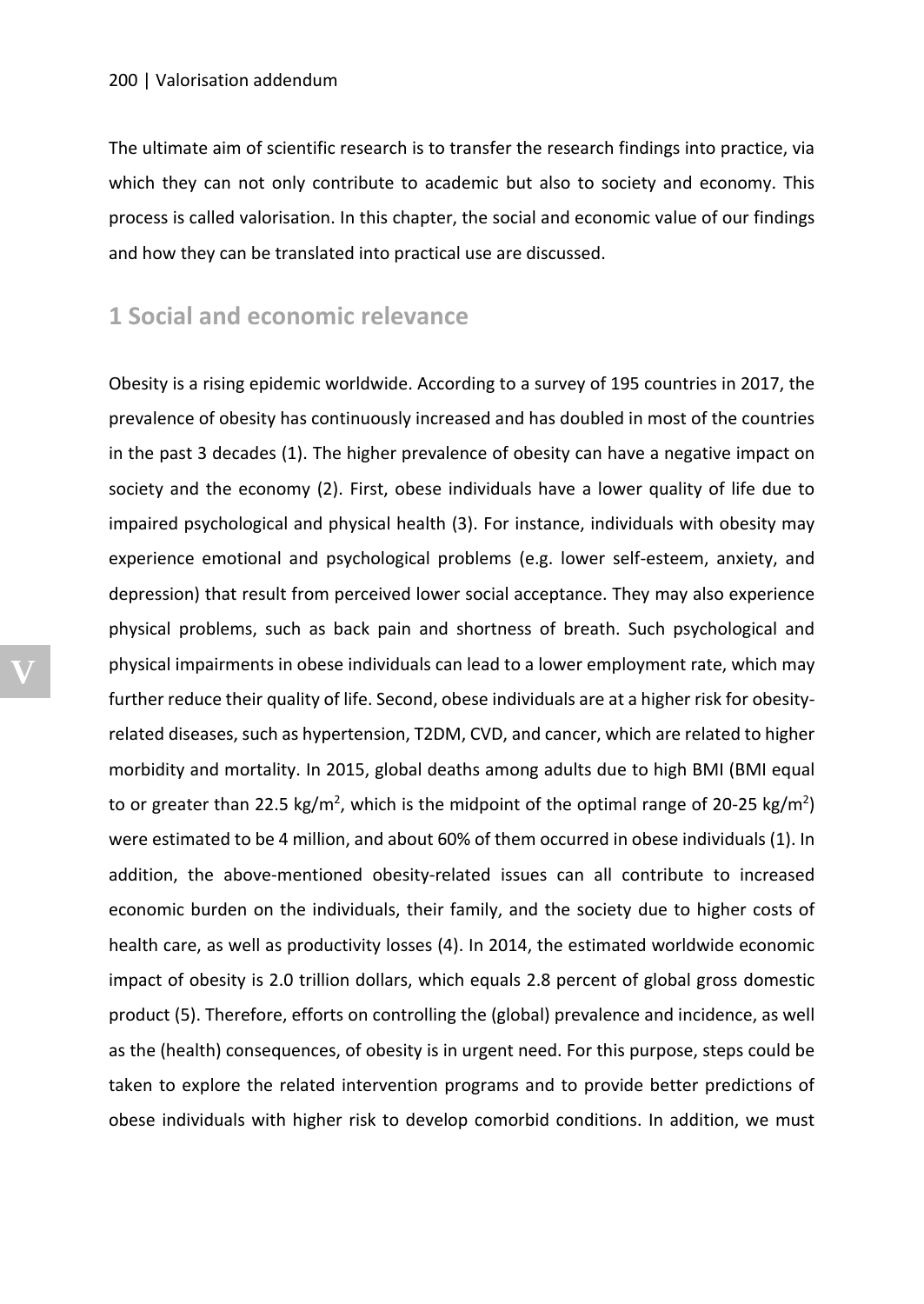obtain better knowledge of the aetiology of obesity and its health consequences prior to these attempts.

In this thesis, we showed that the complement system, especially the alternative complement pathway, was associated with the prevalence and the development of adiposity. We also found that higher plasma levels of (some) alternative pathway components were associated with several common metabolic disorders related to obesity, including adverse lipoprotein profile, higher prevalence and incidence of metabolic syndrome, worse insulin resistance and higher prevalence and incidence of T2DM. Although our present findings cannot be directly applied to real practice and policy development, it proposed the possibility for plasma complement components to serve as candidate biomarkers in risk prediction of these obesity-associated metabolic disorders, and as a novel target for disease treatment.

# **2 Target group**

Our main findings on the possible aetiological role of the complement system in obesity and related metabolic disorders can benefit other academics by adding novel knowledge on the pathophysiological mechanisms on obesity and its complications. For instance, the current results can provide basis for relevant future intervention programs by inducing the possibility of plasma complement markers as intervention targets or as treatment response markers. It can also promote the pharmaceutical companies to develop novel therapeutic drugs targeting complement reduction for the treatment of chronic metabolic disease. In addition, our findings on the potential predictive and therapeutic value of these blood complement markers can help healthcare professionals with decision making in medicine and health care, after its clinical application.

# **3 Innovation and implementation**

Our studies investigated in humans the associations of complement, not only the most discussed central complement factor C3 but also its regulators and activation products, with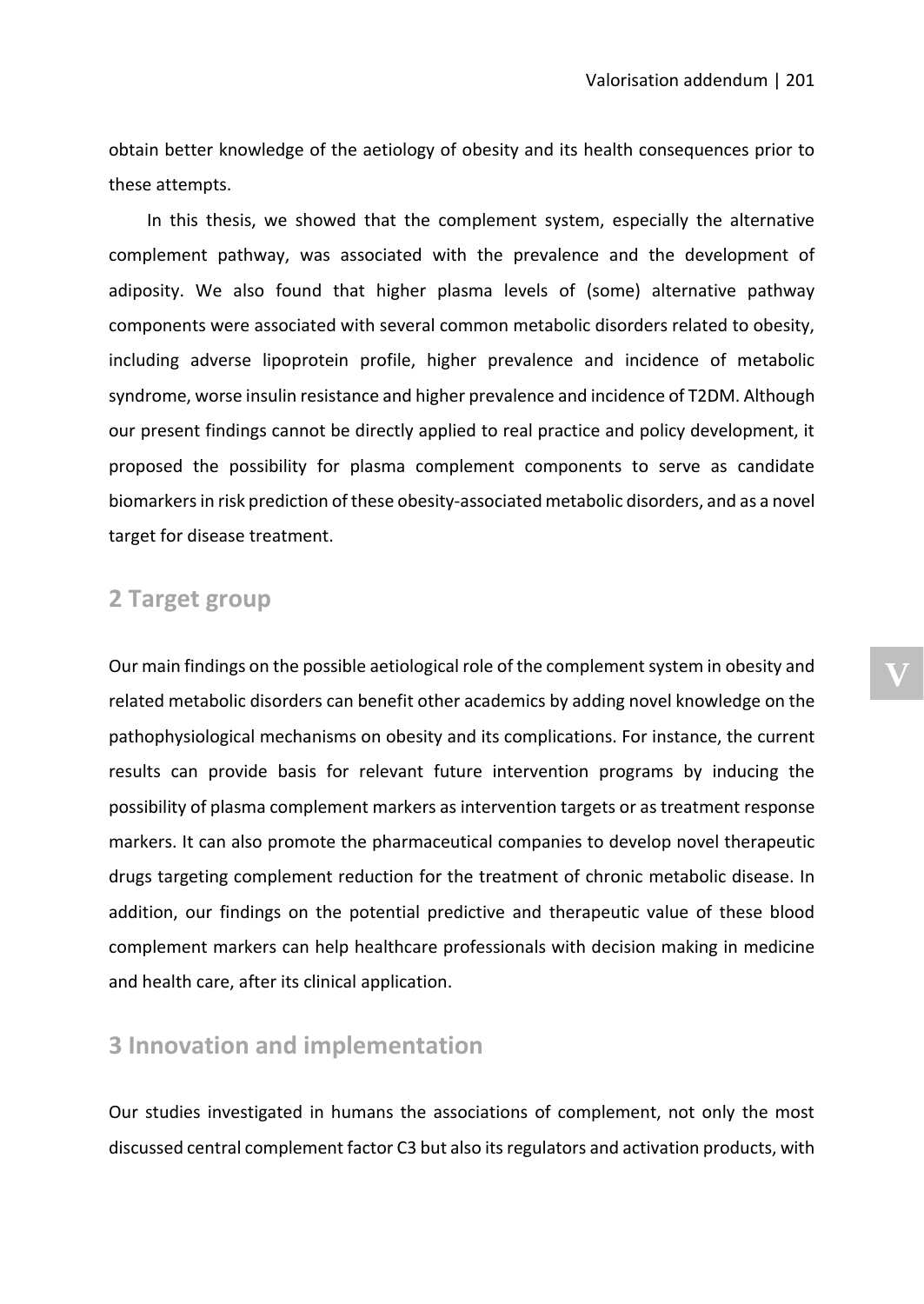## 202 | Valorisation addendum

**V**

a series of obesity-related metabolic disorders. Our current findings confirmed and expanded the previously reported role of C3 in cardiometabolic diseases in our study population. For the associations of other complement components with these disorders, our data fill the knowledge gap in humans, since such information was, previously, mainly derived from animal studies. We observed in **chapter 4** and **chapter 5**, positive associations of C3, but not other complement regulators and activation products, with the incidence of metabolic syndrome and T2DM. Our results thus indicate potential biological effects for individual complement components, which may independent of complement activation, the commonly accepted underlying route in these pathophysiological processes. We also found in **chapter 3** that the associations of most alternative pathway components with lipoproteins were independent of C3. In **chapter 6**, we showed the intricate associations of plasma markers of dicarbonyl stress with complement activation. It can facilitate future research on the underlying mechanisms of the association between them, which may contribute to a better understanding of cardiovascular complications in diabetes.

In this thesis, we observe elevated plasma levels of alternative pathway components in metabolic disorders in middle-aged to elderly Caucasian individuals with moderately increased risk of cardiometabolic disease. In our prospective studies in **chapter 2**, **3**, **4**, we also show that higher plasma level of C3, and to a lesser extent C4 and factor H, are associated with the development of obesity and related metabolic disorders, such as metabolic syndrome and T2DM. Our findings thus suggest a potential role for plasma complement as predictive biomarkers in clinical practice. They can also contribute to personalized health care by their potential function as a supplementary marker for classical risk factors in selecting high-risk individuals. Other potential future applications of our findings include the preventive and therapeutic value of plasma complement markers in the treatment of chronic metabolic disorders. For instance, they could help to guide the therapeutic interventions of these diseases. The effect of lifestyle interventions (6-10) and some commonly prescribed medications (11-14) on limiting systemic levels of some complement components have been reported previously. This potential beneficial effect on complement and its application in diseases prevention and treatment should be further investigated in large-scale randomized clinical trials. In addition, plasma levels of these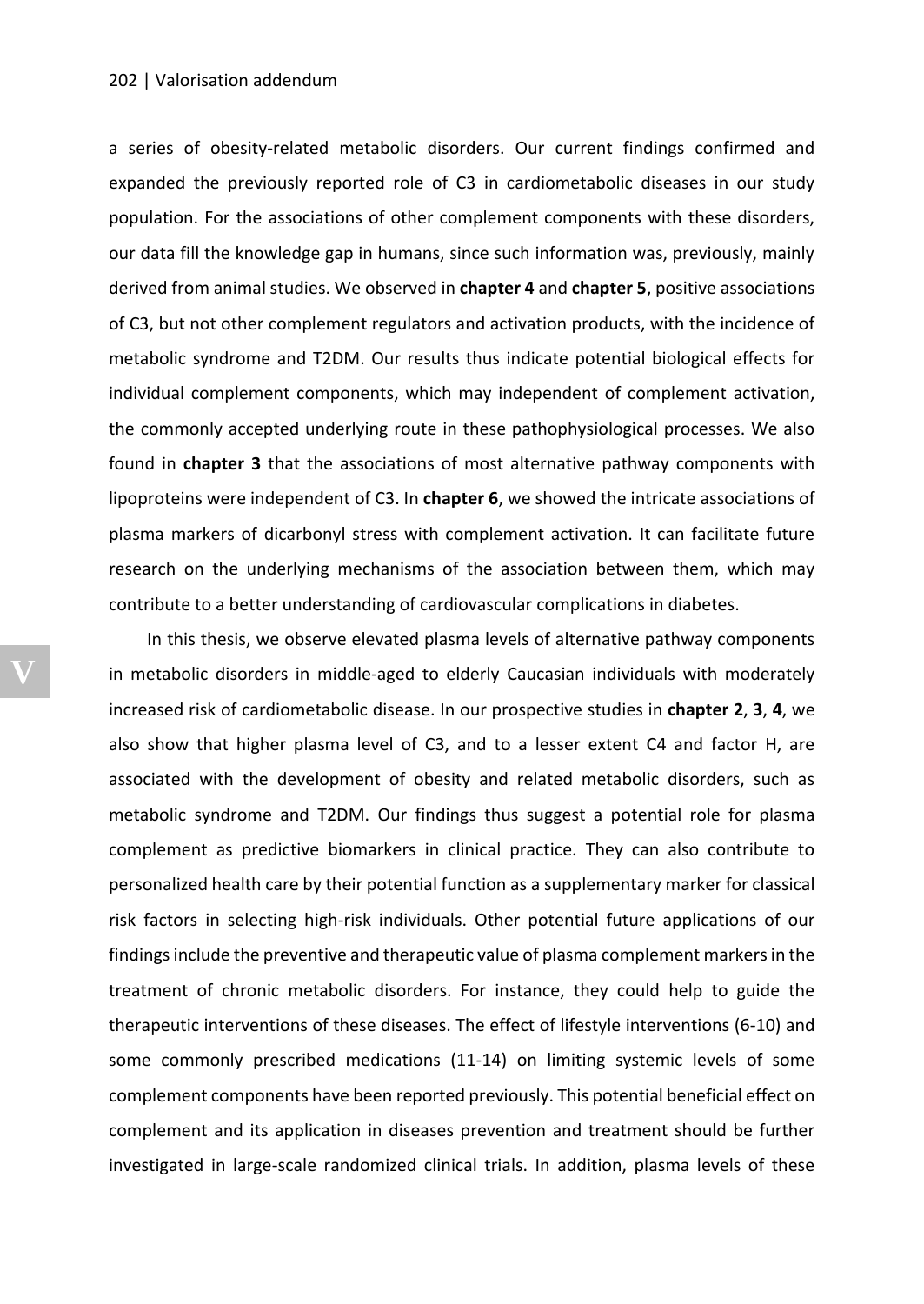complement markers can be used to evaluate the effect of medical treatment on these metabolic diseases. Lastly, our findings raise the possibility of a novel therapeutic strategy for these metabolic diseases that targeting the reduction of blood complement levels. As discussed in **chapter 7**, future studies are needed to develop sensitive, accurate, effective, and lower cost complement modifying drugs, which take into account the multiple functions of the complement system in humans. Possible directions for drug development may include anti-complement antibodies, small molecular inhibitors for complement, as well as blockers for the relevant effector pathways. Nevertheless, further technical and clinical validation and standardization of these complement markers are necessary prior to their clinical application. Plasma level of C3, the most abundant complement components, is widely used in the clinic and is generally regarded as a marker of inflammation or immune response that are most likely linked to diseases like acute infection or autoimmune disease. Similar to what is seen in other human studies investigating the cardiometabolic risk of C3 in the general population or in specific populations (e.g. individuals with obesity or T2DM), the distribution of C3 in our study population is mostly within the normal reference range (15). Although a moderately higher C3 concentration has been consistently shown to be present in and/or to predict chronic metabolic diseases, a reliable cut-off reference for abnormal C3 concentration under these disease conditions is still lacking. Future exploration of this aspect, which should also take into account the characteristics of the target population (e.g. age, sex, ethnicity), is needed for its clinical use.

Taken together, with the investigations in this thesis we show a potential role of complement in obesity and related metabolic disorders. Our results may open new paths for the prediction, prevention, and/or treatment of these diseases. Efforts on validation, standardization, as well as intervention programs will be critical to warrant future clinical practice.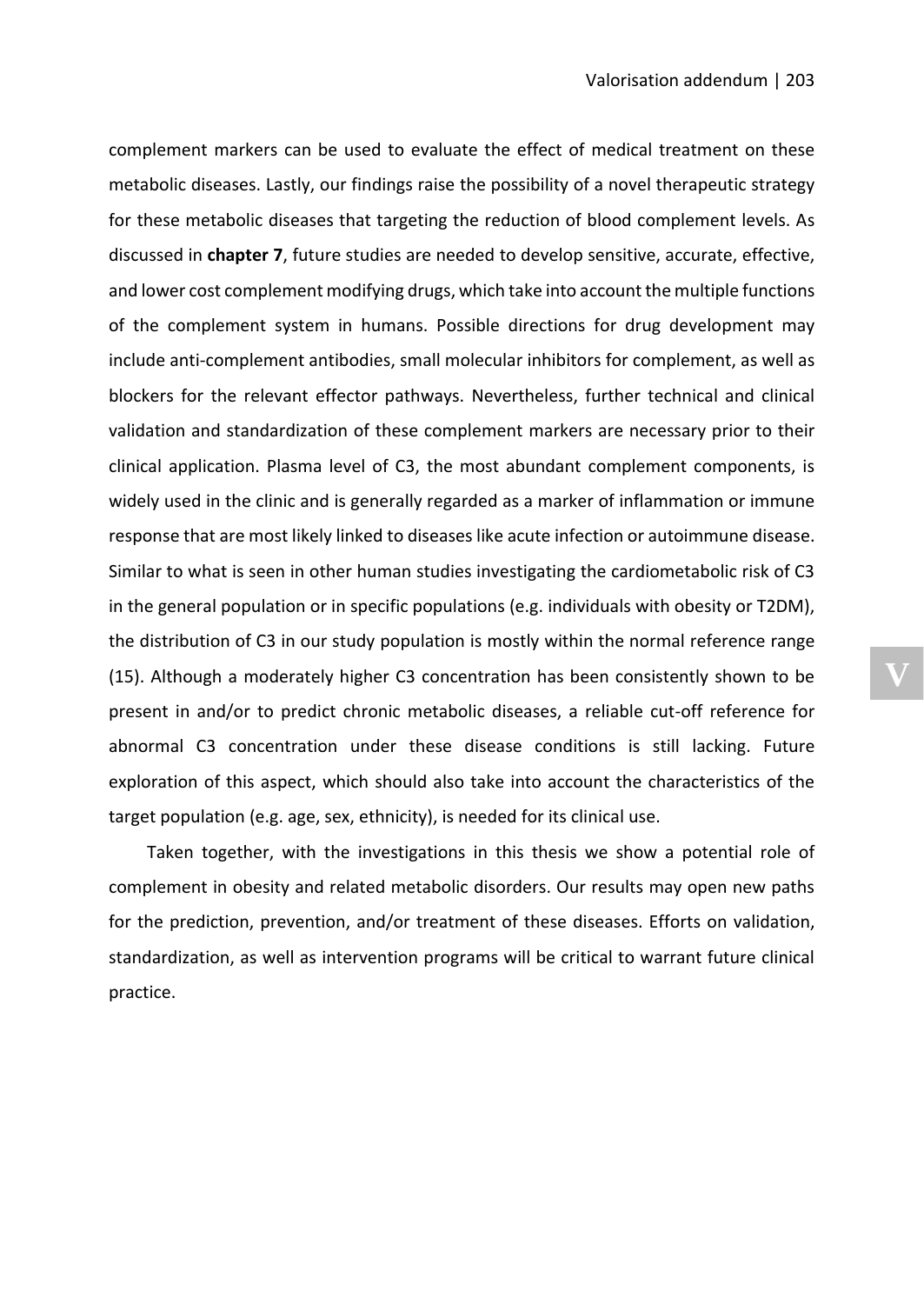## **References**

- 1. Collaborators GBDO, Afshin A, Forouzanfar MH, Reitsma MB, Sur P, Estep K, et al. Health Effects of Overweight and Obesity in 195 Countries over 25 Years. N Engl J Med. 2017;377(1):13-27.
- 2. Agha M, Agha R. The rising prevalence of obesity: part A: impact on public health. Int J Surg Oncol (N Y). 2017;2(7):e17.
- 3. Kushner RF, Foster GD. Obesity and quality of life. Nutrition (Burbank, Los Angeles County, Calif). 2000;16(10):947-52.
- 4. Tremmel M, Gerdtham U-G, Nilsson PM, Saha S. Economic Burden of Obesity: A Systematic Literature Review. Int J Environ Res Public Health. 2017;14(4):435.
- 5. Dobbs R, Sawers C, Thompson F, Manyika J, Woetzel JR, Child P, et al. Overcoming obesity: an initial economic analysis: McKinsey Global Institute; 2014.
- 6. Saygin O, Karacabey K, Ozmerdivenli R, Zorba E, Ilhan F, Bulut V. Effect of chronic exercise on immunoglobin, complement and leukocyte types in volleyball players and athletes. Neuro endocrinology letters. 2006;27(1- 2):271-6.
- 7. Ruiz JR, Ortega FB, Wärnberg J, Moreno LA, Carrero JJ, Gonzalez-Gross M, et al. Inflammatory Proteins and Muscle Strength in Adolescents: The AVENA Study. JAMA Pediatrics. 2008;162(5):462-8.
- 8. Puchau B, Zulet M, De Echávarri AG, Navarro-Blasco I, Martinez J. Selenium intake reduces serum C3, an early marker of metabolic syndrome manifestations, in healthy young adults. European journal of clinical nutrition. 2009;63(7):858.
- 9. van Greevenbroek MMJ, Arts ICW, van der Kallen CJH, Dagnelie PC, Ferreira I, Jansen E, et al. Complement C3 Is Inversely Associated with Habitual Intake of Provitamin A but Not with Dietary Fat, Fatty Acids, or Vitamin E in Middle-Aged to Older White Adults and Positively Associated with Intake of Retinol in Middle-Aged to Older White Women. The Journal of nutrition. 2013;144(1):61-7.
- 10. Hermsdorff HHM, Zulet MA, Abete I, Martínez JA. A legume-based hypocaloric diet reduces proinflammatory status and improves metabolic features in overweight/obese subjects. European journal of nutrition. 2011;50(1):61-9.
- 11. Oktenli C, Ozgurtas T, Dede M, Sanisoglu YS, Yenen MC, Yesilova Z, et al. Metformin decreases circulating acylation-stimulating protein levels in polycystic ovary syndrome. Gynecological Endocrinology. 2007;23(12):710-5.
- 12. Ebeling P, Teppo A-M, Koistinen HA, Viikari J, Rönnemaa T, Nissen M, et al. Troglitazone reduces hyperglycaemia and selectively acute-phase serum proteins in patients with Type II diabetes. Diabetologia. 1999;42(12):1433-8.
- 13. Verseyden C, Meijssen S, van Dijk H, Jansen H, Cabezas MC. Effects of atorvastatin on fasting and postprandial complement component 3 response in familial combined hyperlipidemia. Journal of lipid research. 2003;44(11):2100-8.